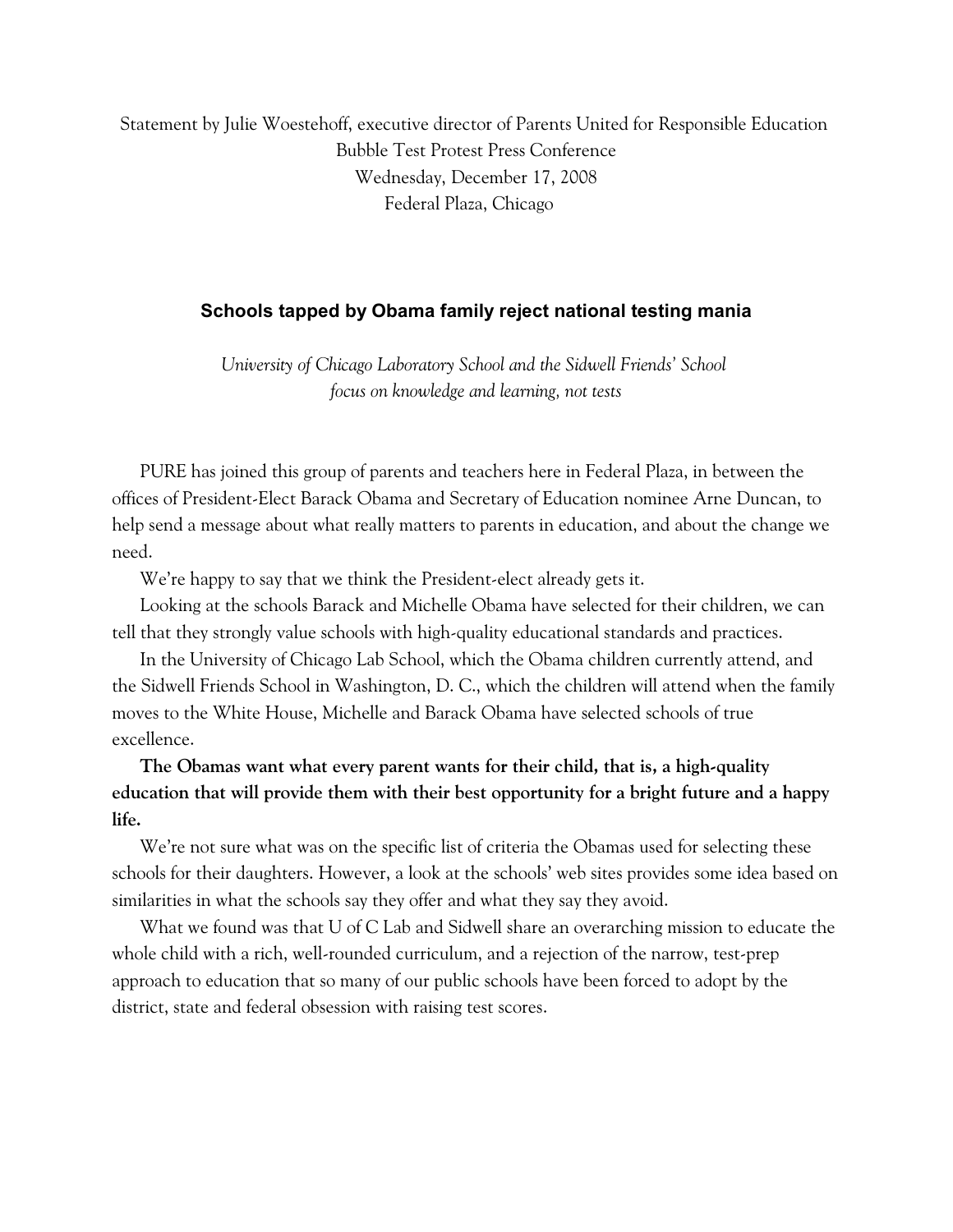## *Rich, well-rounded experience*

Here's what's offered by the schools the Obamas selected, according to their web sites:

- < *About Sidwell:* "We offer students a rich and rigorous interdisciplinary curriculum designed to stimulate creative inquiry, intellectual achievement and independent thinking in a world increasingly without borders.... We cultivate in all members of our community high personal expectations and integrity, respect for consensus, and an understanding of how diversity enriches us, why stewardship of the natural world matters and why service to others enhances life. Above all, we seek to be a school that nurtures a genuine love of learning and teaches students 'to let their lives speak.'" (http://www.sidwell.edu/about\_sfs/philosophy.asp)
- < *About U of C Lab*: "Our mission is focused on students. We are more than just test scores and college admissions statistics. We are about learning well and complementing the work of one of the world's premier institutions of higher learning, the University of Chicago. Our academic program is rigorous, but we are as interested in the development of character as we are in scholastic achievement.... In short, we are among the leading independent schools in the nation and pride ourselves on creating conditions for a purposeful search for knowledge and truth." (Statement by Director David McGill, U of C Lab "About" page, http://www.ucls.uchicago.edu/about/)

That would appeal to any parent!

## *Lab and Sidwell reject test-prep focus*

As is clear in the above quote from the Lab school principal, these highly-honored, internationally-renowned schools don't try to hide their distaste for standardized tests.

- < *From the Sidwell College Counseling Test Guide*: "The school day is not an appropriate time for standardized test prep work." (http://www.sidwell.edu/upper\_school/collegecounseling\_testguide.asp) Perhaps reflecting the school's pacifist Quaker heritage, the school's "Standardized Test Guide" explicitly opts out of the testing wars, but does reference the web site of FairTest, a well-known national organization that opposes the use of standardize tests.
- *< From U of C Lab, 2003 Opening Day Message by David Magill, Director:* "Personal and political agendas are constantly challenging us, often making it difficult to work for the common good of all. Just **one of those challenges, but perhaps the most misguided one, is that somehow the testing of children will restore order, raise accountability, and quite simply raise the**